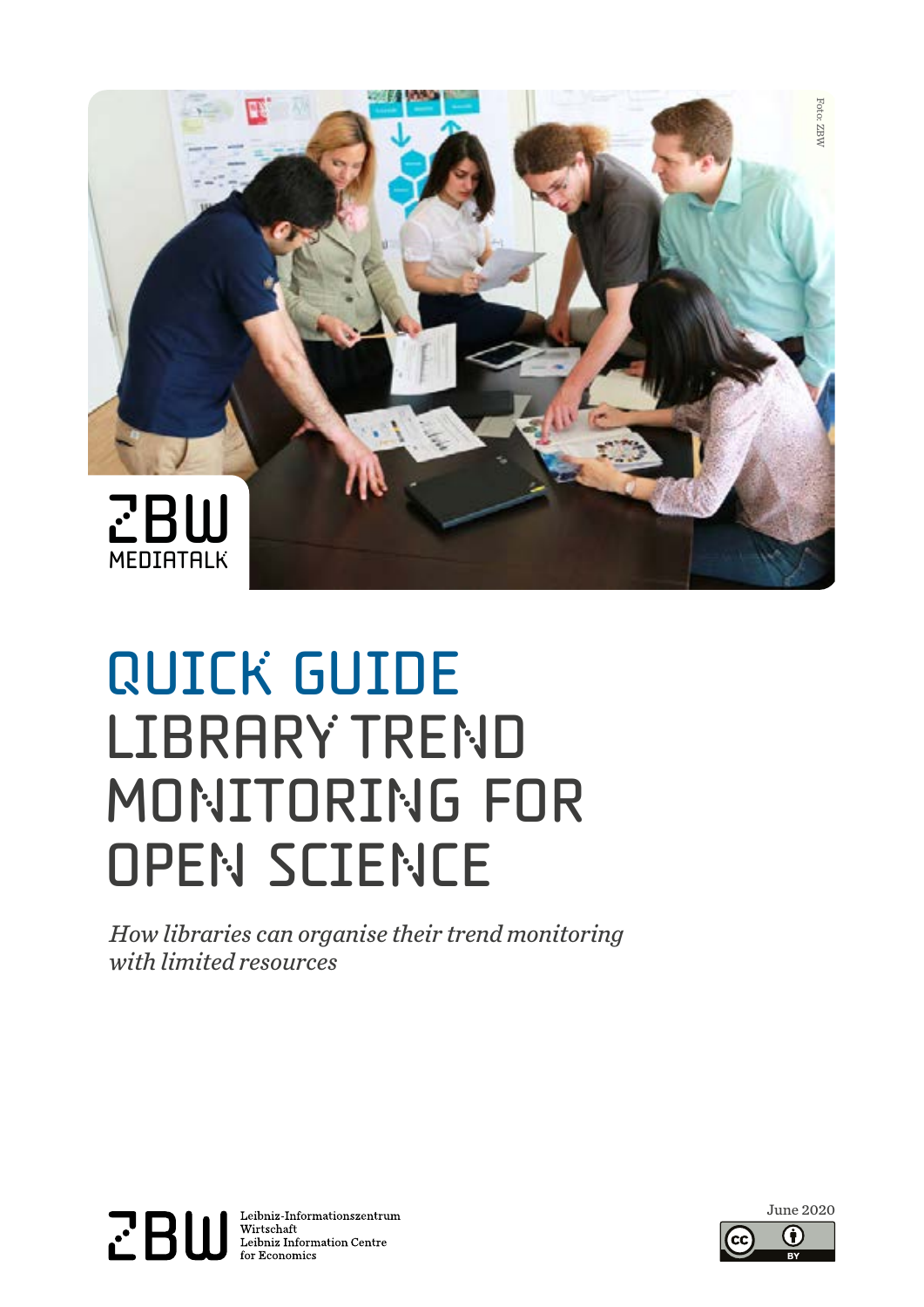*The world of research is changing rapidly, driven primarily by Open Science: whether Open Access, Open Research Data, Open Educational Resources or Altmetrics – many fields are reporting new developments on an almost daily basis. How can libraries keep up to date? And how can they manage to distinguish short-term trends from lasting developments? This guide is intended to provide a quick overview of trend monitoring.*

### **I. THE TREND MONITORING WORKELOW**

### Finding and recognising trends

#### 1. Open your eyes!

Keep your eyes open: anything you come across in daily life could be an innovation, and realised innovations are indications of trends. Pay attention to innovations that companies put onto the market. After all, what researchers and other library users see companies doing shapes their expectations and is transferred to libraries and other Open Science sponsors. What a company brings to the market as an innovation is also a bet on future developments that it makes based on its customer knowledge. You can make use of this collected wisdom of the crowd along with their bets on the future for yourself. Since information about trends is condensed in innovations, it is easier and more efficient to observe innovations than customer behaviour.

#### 2. Be open-minded

Simply keeping your eyes open, however, is not enough; discovering Open Science opportunities also requires open-mindedness. In any case, rather than immediately dismissing an innovation as nonsense, you should consider why it probably exists, how it will affect customer expectations and how it could be transferred to your own industry. Even seemingly bizarre niche innovations could provide valuable information and should not be ignored, as they can lead to a shift in expectations even among users with less unusual desires.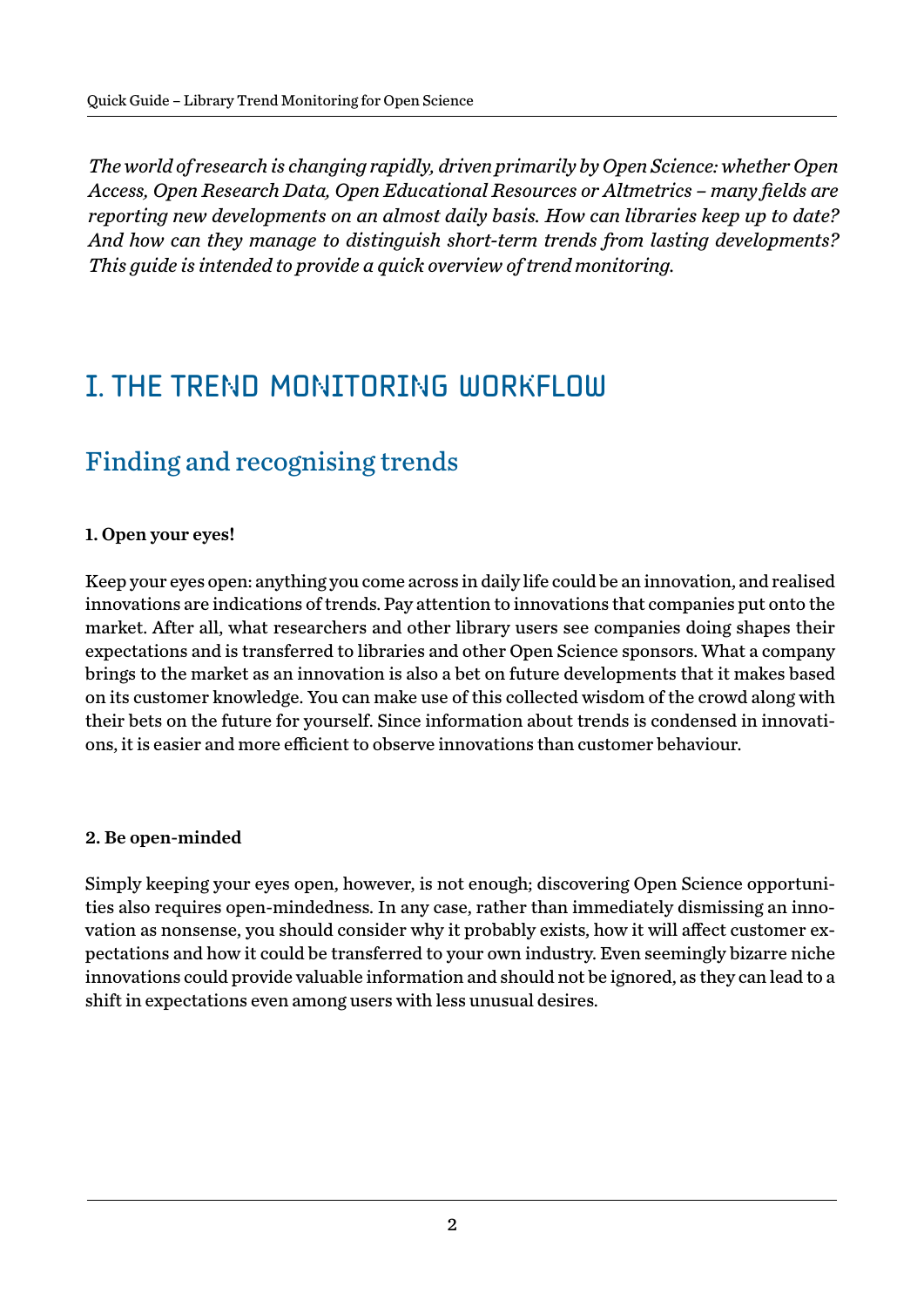#### 3. Don't focus on individual innovations – create clusters

A single observed innovation alone does not yet constitute a trend! Identifying trends requires the creation of clusters of several innovations. Consumer and social media trends have a particularly strong influence on user expectations, including with respect to Open Science. Trends must be distinguished from short-lived hypes: what we do is a trend. How we do it may be a fad. Trends emerge when external change unlocks new opportunities to serve basic human needs in new ways. The specific offer people make use of may be a fad. If individual innovations fail, this can have various causes and does not necessarily contradict the effectiveness of the trend.

#### 4. Use sources of information for trend monitoring

Inform yourself about trends systematically. Although reading trend reports is recommended, Open Science events, research results, crowdfunding websites, thought leaders and futurologists are further examples of information sources for trend monitoring. Part II of this quick guide provides you a list of useful links that are well suited for introductory research.

### Organising trends

#### 5. Use an infrastructure for trend monitoring

It is important to prepare, organise and make trend information available in such a way that those who take it seriously can keep track of it and always make effective use of it. It thus makes sense to collect it at a central location. A wiki is suitable for this, for example. The advantage of a wiki is that trends can be presented as an overview – like in tabular form – and specific trend topics can be covered in more depth on individual sub-pages. Collecting trends in a (social) intranet, in a blog or with other platforms or apps is also conceivable, especially if they are already being used.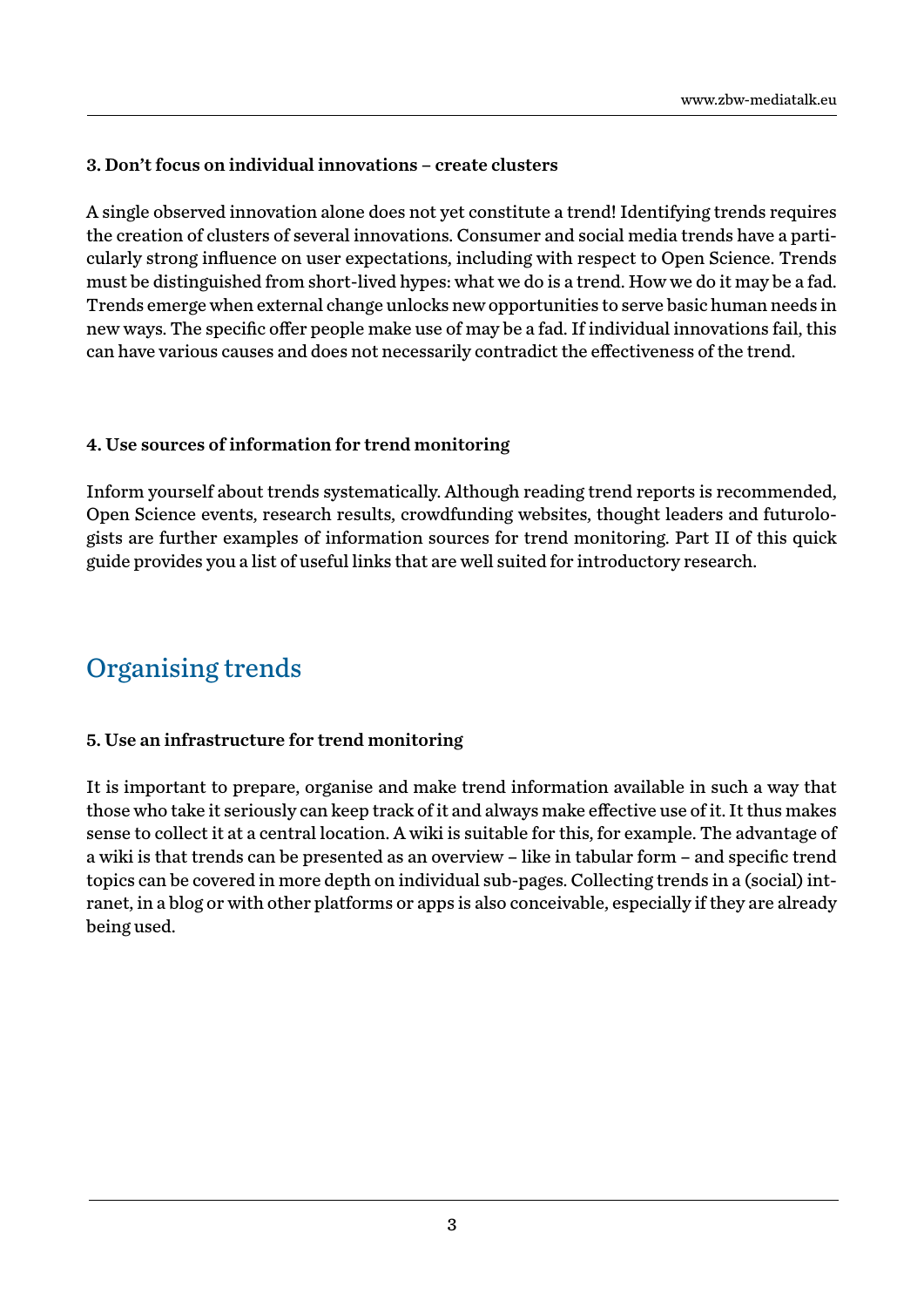#### 6. Organise trend information with savvy

As the large amount of trend information means that it can quickly become unmanageable, it makes sense to structure the content. Information on changes in the environment that give rise to the macro trends can also be taken into account. This information should be broken down into smaller parts. The **PEST**(LE) framework or adaptations of it are suitable for example, with the information classified into political, economic, social, technological, legal and environmental topics or into technological, socio-cultural, politico-legal, economic and ecological factors. You could also break down trends according to the various Open Science areas.

#### 7. Distinguish: Macro, mega or simply a trend?

Whether something is a "macro trend", a "mega trend" or a "micro trend" is not absolutely defined. Macro trends or mega trends are generally comprehensive, reflect profound changes in the environment, remain stable over years and can be applied in different areas. They can be subdivided into individual, smaller trends. Mega/macro trends can be traced back to two fundamental influences: intrinsic human needs and desires on the one hand and changes in the environment, such as those related to Open Science, on the other.

### Turning trends into innovations

#### 8. Prioritise trends – emphasise the main points

It is important to prioritise the trends in order to derive concrete innovations from trend information. You should think about what is really important for your own organisation and reflects its goals, possibilities, resources and vision of the future:

- Which trends are particularly relevant for us?
- Which trends should we make use of?
- Now or later?

The selection of the three to ten most promising trends can for example be supported by a [consumer trend radar tool](https://www.hwzdigital.ch/consumer-trend-canvas-ideen-einfach-entwickeln/) (German).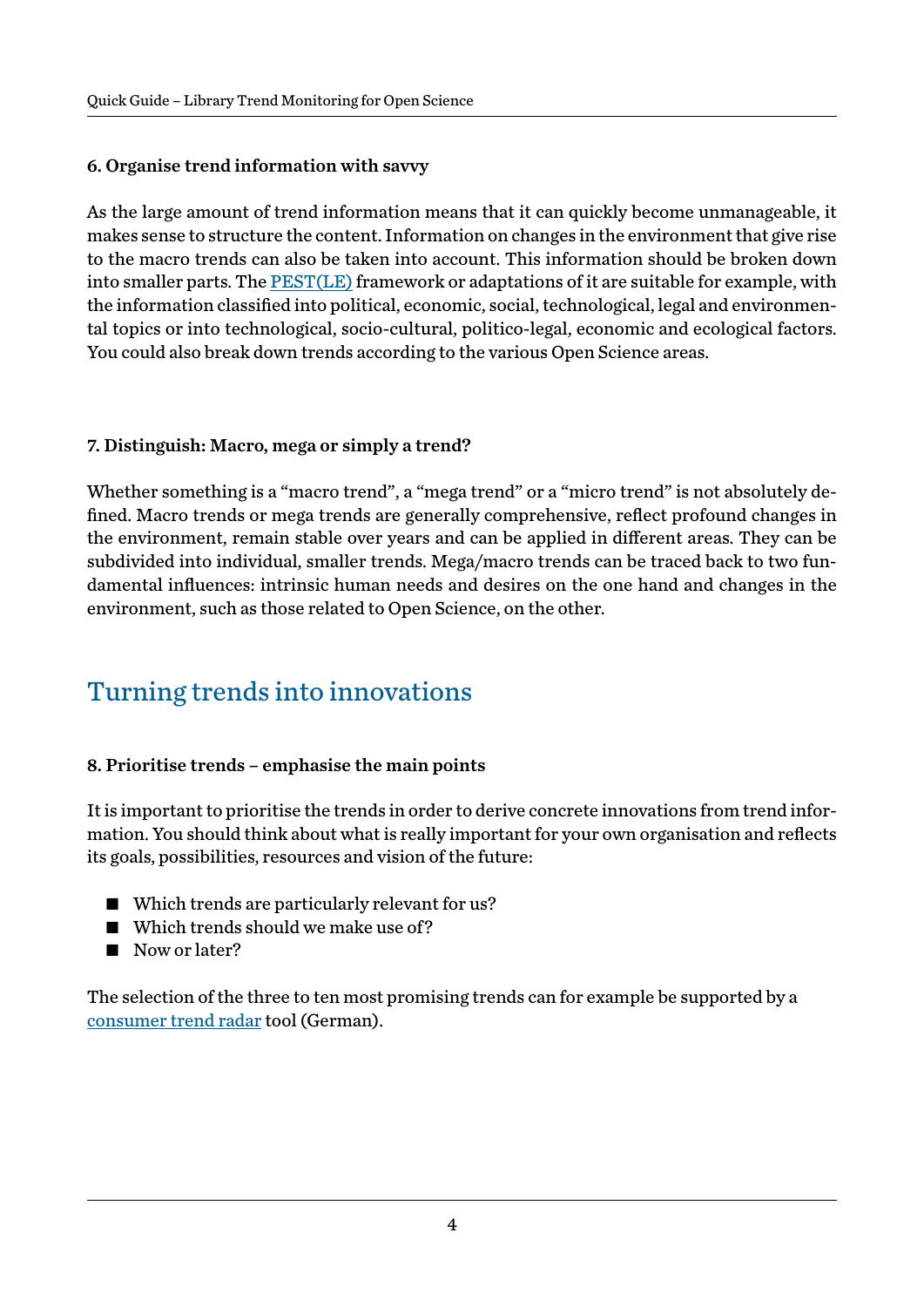#### 9. Check the opportunities selected trends offer

Trends reflect human needs and desires. You should thus check the most relevant trends for their innovation potential for the Open Science sector:

- Timing: Even if the relevant trend is no longer entirely new, it is not necessarily too late: What are the possible uses for the trend today? What do users expect today?
- Location: How can you adapt the trend to suit local conditions? What do local users expect?
- Industry: How can you transfer the trend from other industries? What do users expect from libraries?

#### 10. Use tools and formats to derive innovation potential

You can, for example, use a Consumer Trend Canvas (such as from [TrendWatching](https://www.trendwatching.com/trends/consumertrendcanvas/)) for systematic work with trends as part of an innovation workshop. Such a workshop can either focus on a single trend or have the participants work on different trends in small groups. Various trends can also be combined to derive ideas for innovation.

Alongside innovation workshops, other options for developing innovation ideas include inviting experts to give a lecture on a trend topic or assigning students topics for project or final papers. You can also select a trend of the month internally, for which colleagues come up with examples and ideas. Or you can have them work on Open Science innovation ideas as part of a hack day or hackathon.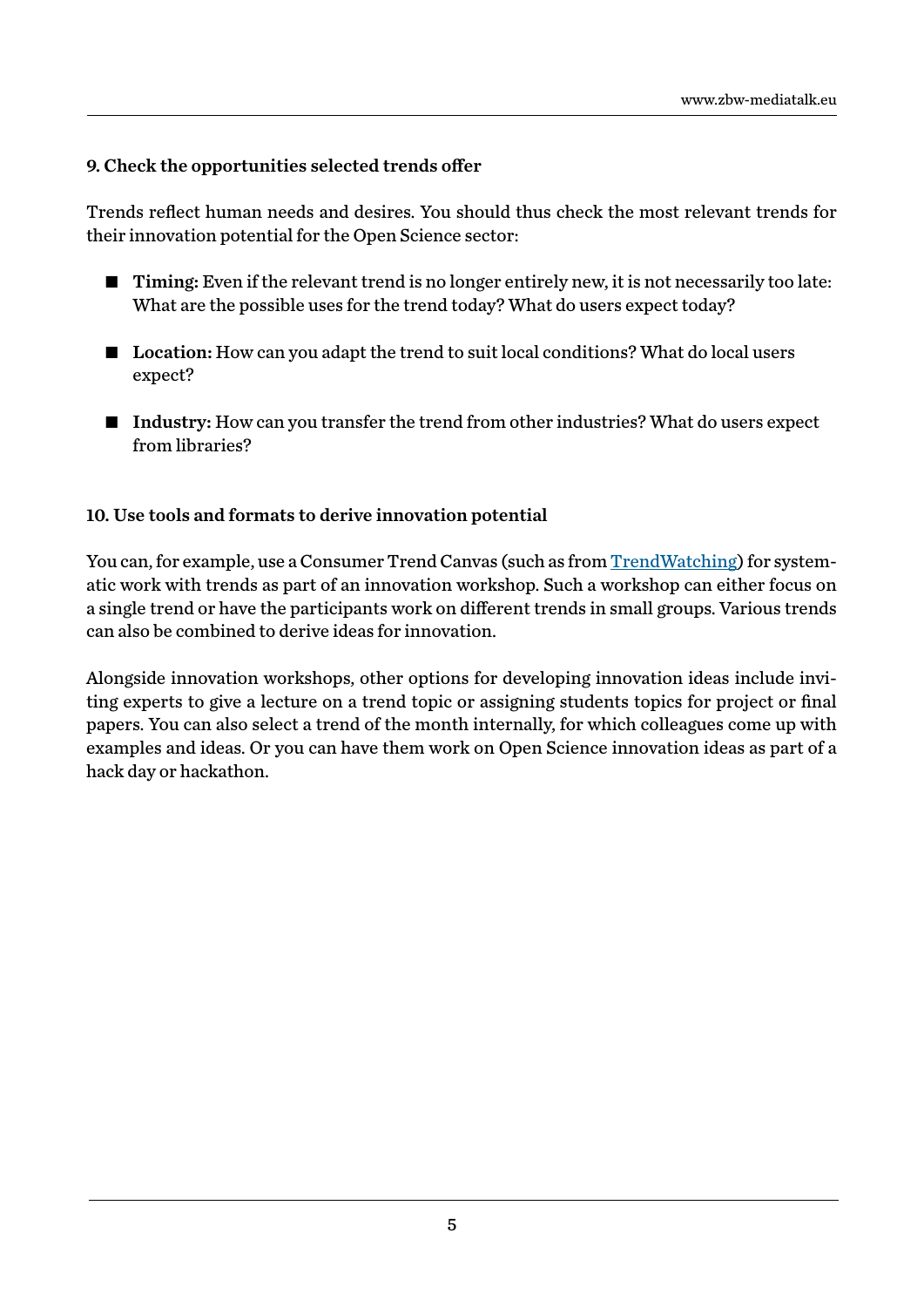## II. Entry sources for trend monitoring

Regular trend reports for libraries and the science system

- **[Horizon Report](https://library.educause.edu/resources/2020/3/2020-educause-horizon-report-teaching-and-learning-edition) 2020**
- **Top Trends in Academic Librarie**" of the [Association of College and Research](https://crln.acrl.org/index.php/crlnews/article/view/24478/32315) [Libraries 2020](https://crln.acrl.org/index.php/crlnews/article/view/24478/32315)
- **Higher Education Report 2020** [Stifterverband](https://www.stifterverband.org/hochschul-bildungs-report_2020) (German)
- [Hochschulforum Digitalisierung](https://hochschulforumdigitalisierung.de/publikationen)
- [Centrum für Hochschulentwicklung](https://www.che.de/publikationen/) (German)

General trend and technology monitoring services

- **■** [TrendWatching](https://trendwatching.com/)
- **[Springwise](https://www.springwise.com/)**
- [Trendhunter](https://www.trendhunter.com/)
- [Gartner Hype Cycles](https://www.gartner.com/en/research/methodologies/gartner-hype-cycle)
- **J. Walter Thompson Intelligence Trend [Reports](https://www.jwtintelligence.com/trend-reports/)**

Open Science news sources

- Ȗ [ZBW MediaTalk](https://www.zbw-mediatalk.eu/)
- News from the Leibniz Research [Alliance Open Science](https://www.leibniz-openscience.de/de/aktuelles-aktivitaeten/blog/)
- [Subreddit "For all things Open Science"](https://www.reddit.com/r/Open_Science/)
- [Open Access Tracking Project \(OATP\)](https://tagteam.harvard.edu/hubs/oatp/items)
- [The Scholarly Kitchen](https://scholarlykitchen.sspnet.org/)
- [Open Science Newsletter](https://www.heber.info/)
- [Science Geist](https://www.sciencegeist.ch/)
- **Example 1** [LSE Impact Blog](https://blogs.lse.ac.uk/impactofsocialsciences/)
- [rfii-Infoticker \(German\)](https://listserv.gwdg.de/mailman/listinfo/rfii_infoticker)
- Helmholtz Open Science Newsletter [\(German\)](https://os.helmholtz.de/bewusstsein-schaerfen/newsletter/)

#### Open Science Podcasts

- [ORION Open Science Podcast](https://orionopenscience.podbean.com/)
- [Open Science Radio](http://www.openscienceradio.org/)
- [The Road to Open Science](https://soundcloud.com/utrechtyoungacademy)
- [Open Science Talk](https://site.uit.no/ub/)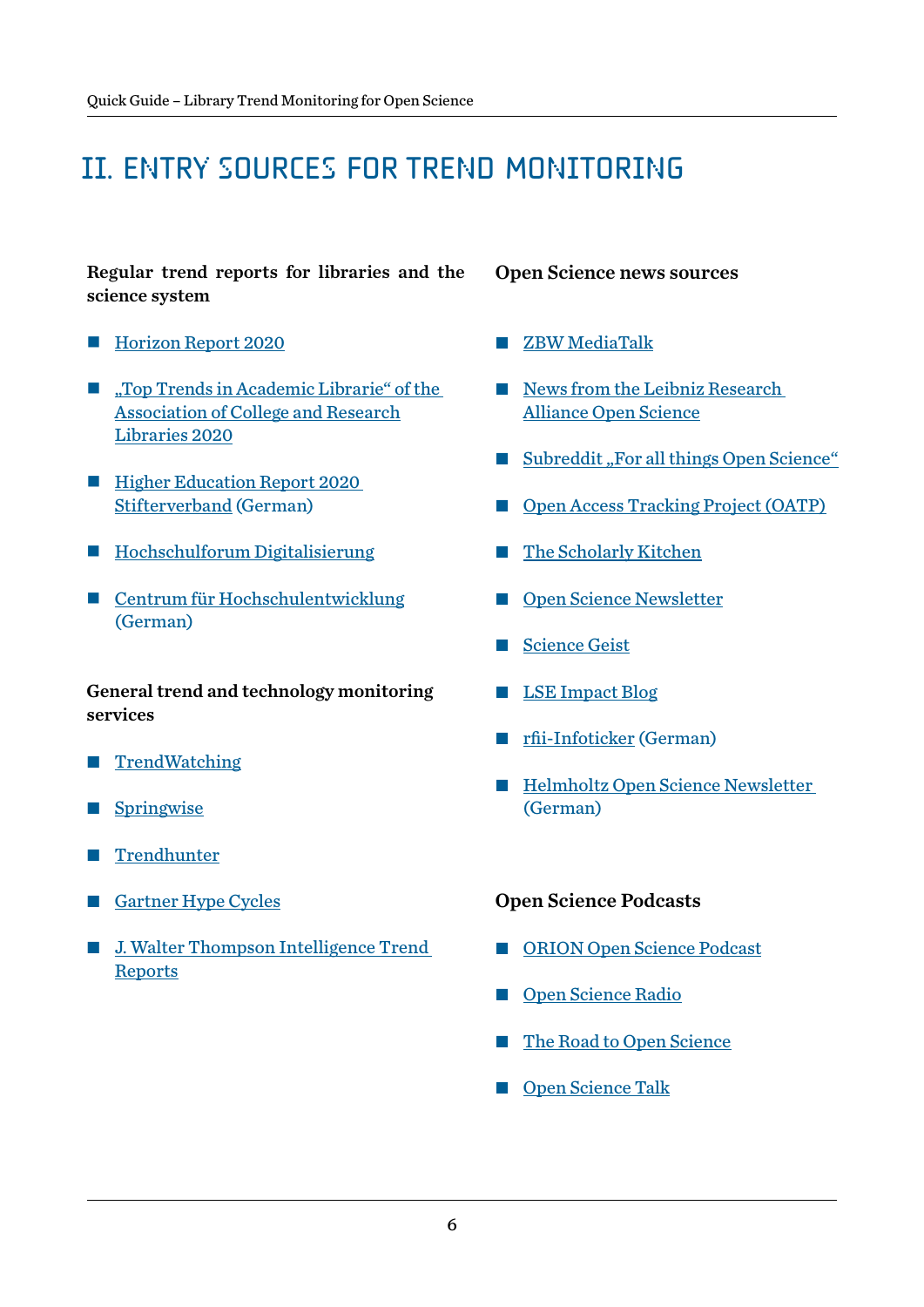#### Follow-Tipps for Twitter

- [Open-Science-List of ZBW MediaTalk](https://twitter.com/i/lists/717264933549969409?s=20)
- [Center for Open Science](https://twitter.com/OSFramework)
- [Foster Open Science](https://twitter.com/fosterscience)
- **[OpenAIRE](https://twitter.com/OpenAIRE_eu)**
- [EOSC-hub](https://twitter.com/EOSC_eu)
- [Open Science MOOC](https://twitter.com/OpenScienceMOOC)
- **[GO FAIR](https://twitter.com/GOFAIRofficial)**
- Ȗ [Voices of the Open Science Fellows Freies Wissen](https://twitter.com/OpenSciFellows)
- **[Knowledge Exchange](https://twitter.com/knowexchange)**
- **Exercise [Library Carpentry](https://twitter.com/LibCarpentry)**
- [Elephant in the Lab](https://twitter.com/eitl_blog)
- Ȗ [OERinfo](https://twitter.com/OERinfo)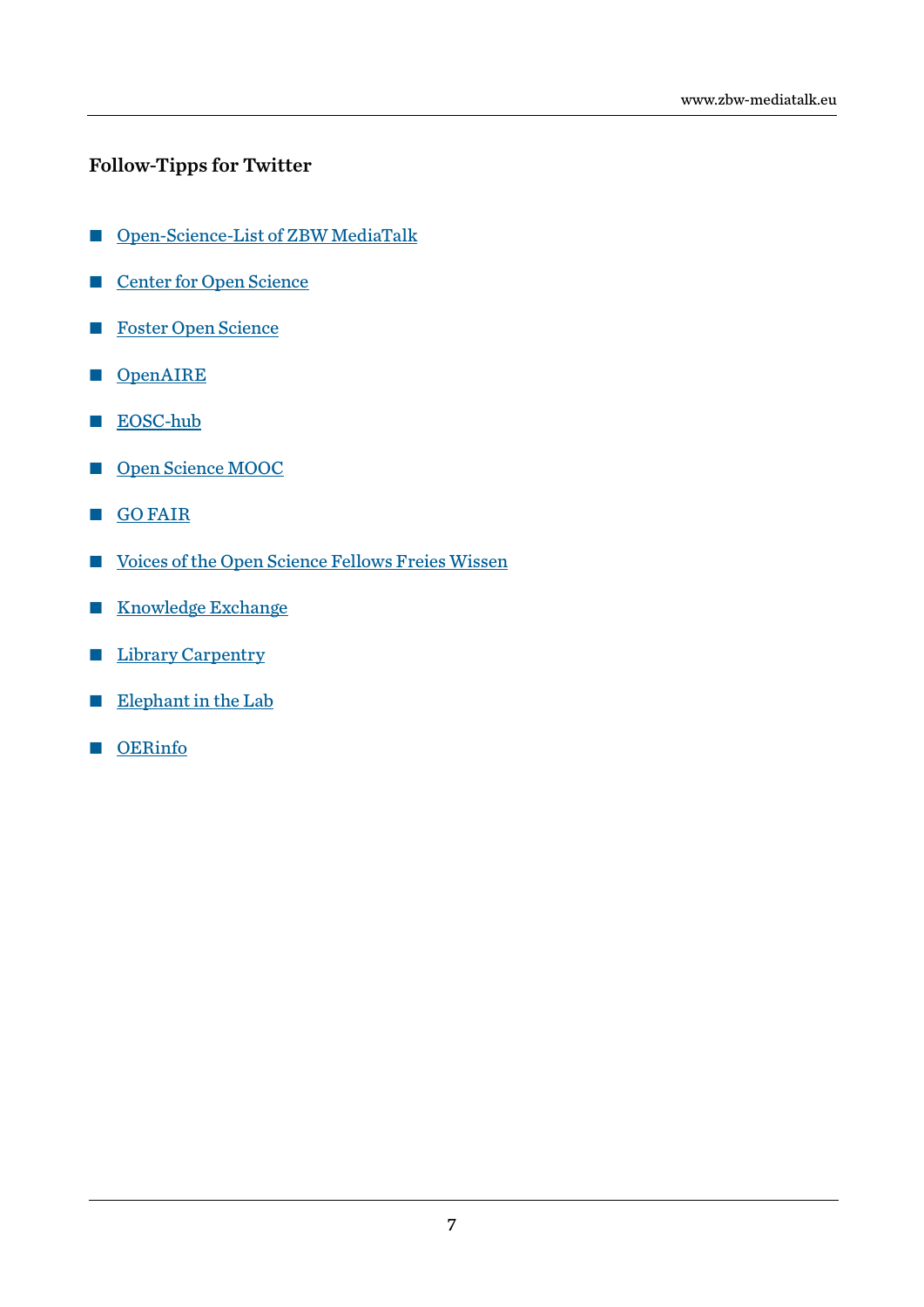# III. Quick trend monitoring checklist

| <b>Finding and recognising trends</b>                                     |
|---------------------------------------------------------------------------|
| We keep our eyes open for<br>innovations in everyday life.                |
| We make sure that we are<br>open-minded.                                  |
| We create clusters rather than<br>focusing on individual innovations.     |
| We make systematic use of<br>information sources for trend<br>monitoring. |
| <b>Organising trends</b>                                                  |
| We use an infrastructure for<br>trend monitoring.                         |
| We organise trend information in<br>a meaningful way.                     |
| We create a trend hierarchy:<br>macro, mega or simply a trend?            |
| Turning trends into innovations                                           |
| We prioritise trends.                                                     |
| We check what opportunities<br>are offered by selected trends.            |
| We use tools and formats to<br>derive innovation potential.               |